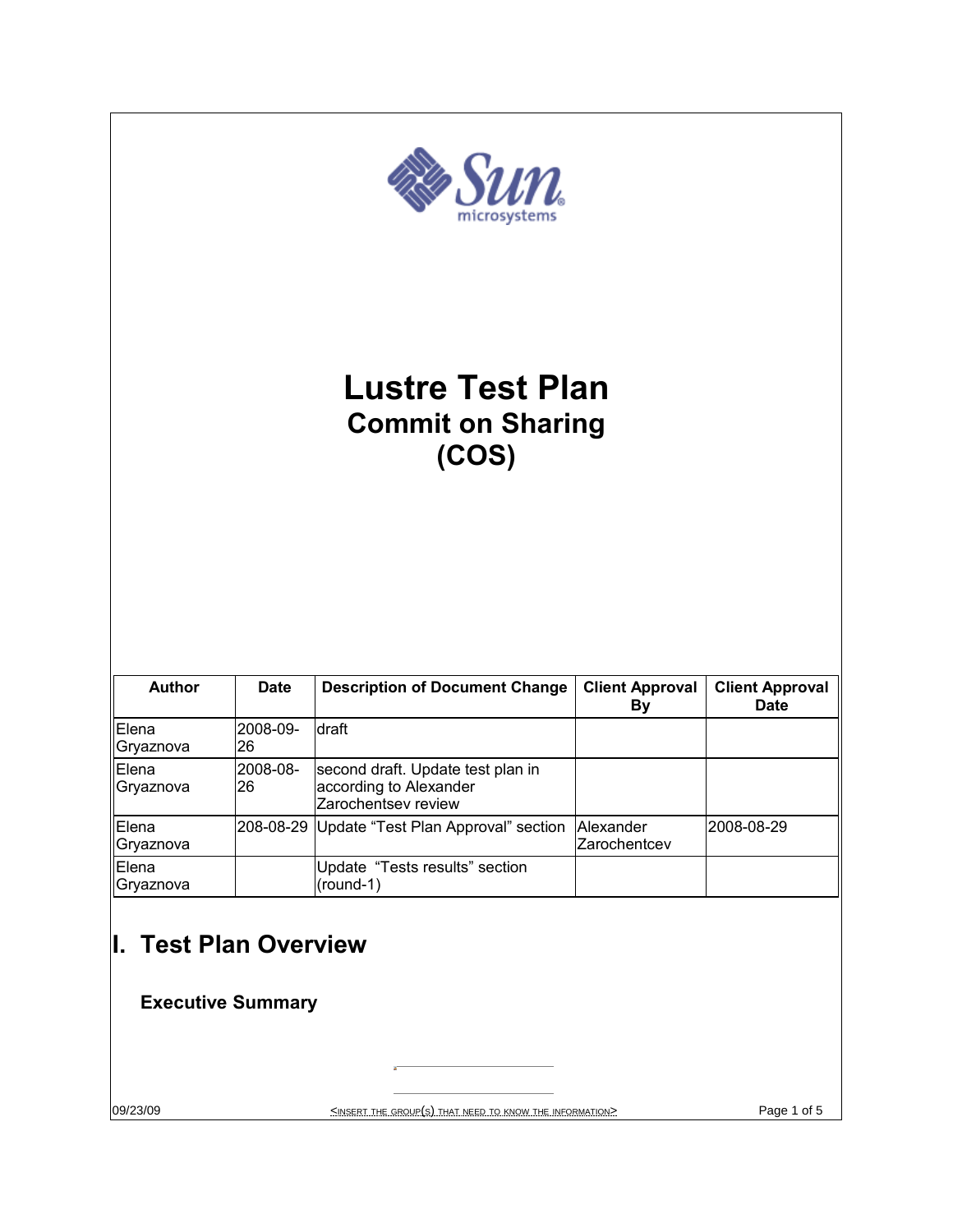Statement of the problem trying to solve: Test commit-on-sharing (COS) feature before landing into HEAD branch Required inputs: --HEAD branch, patched by attachment 18953 bug 15393 -- the packages: sles10/x86\_64 build by LBATS without any special configure options • Hardware to be used: -- Broomfield test cluster (BRM06, Washie7, Washie4) MDS: sfire7: OSS: sfire8 Clients: client1, client5, client7, client8 Expected output: -- The current status of COS features -- The following tickets will be used for summary and a status of testing. COS: bug 15393 COS pre-landing: bug 17235

## **Problem Statement**

When a MDS servers enters recovery mode after failover or restarts for other reason, the clients are replaying uncommitted requests to restore connection states. One or more clients missing the recovery may cause other clients to abort their transactions or be evicted. COS eliminates the depended transactions, if there are no dependent uncommtted transactions to re-apply – the clients apply their requests independently without being evicted.

COS need to be tested before landing into HEAD.

## **Goal**

The goal is to find out the defects in the mentioned features code:

- -- complete acc-sm SLOW=yes (C1:M1:O3, 1O=3OST) with COS enabled
- -- verify the recovery with acc-sm FAILURE\_MODE=HARD special tests (C2:M1:O3)
- -- verify the COS overhead

### **Success Factors**

All tests need to run successfully.

The minimal number of nodes the experiment needs: 6.

# **Testing Plan**

**Define the setup steps that need to happen for the hardware to be ready? Who is responsible for these tests?**

BRM 06 hardware is ready for the COS tests, no additional HW is needed. Elena Gryaznova is responsible for running these tests.

**Specify the date these tests will start, and length of time that these test will take to complete.**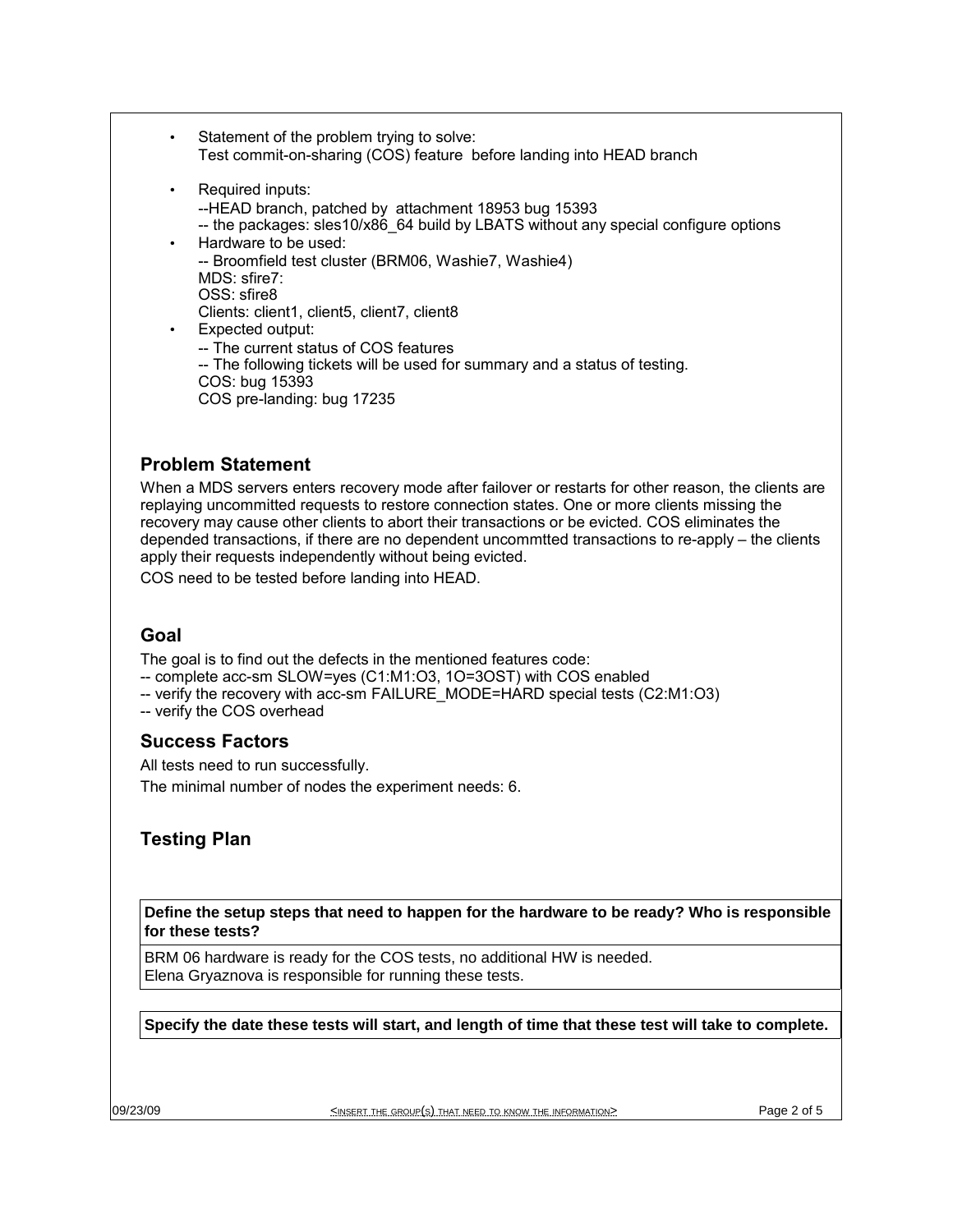Date started: 2008-08-29

The time estimation of 1 run

pre-landing testing:

acc-sm SLOW=yes + vett the results: 7 hours write new tests: 7 hours recovery tests with real server reboot: 3 hours performance tests: 8 hours overhead:

-- LBATS / setup nodes, send report to buffalo: 2.5 hours

Summary for 1 pre-landing test cycle: 27.5 \*

\* In the case of defects found the tests should be repeated. The estimated time of completed testing depends on:

-- the number of defects found during testing;

-- the time needed by developer to fix the defects;

post-landing large scale testing: 6 hours

Summary for 1 post-landing tests cycle: 6 hours

#### **Specify (at a high level) what tests will be completed?**

Functional tests: acceptance-small Feature tests: COS feature tests.

#### **Specify how you will restore the hardware (if required) and notify the client your testing is done.**

All tests results are stored in Buffalo

The bugzilla ticket is filed for each failure

Summary and status report are printed in pre-landing bug 17235

#### **Test Cases**

#### **Pre-gate landing**

1. functional testing

acceptance-small SLOW=yes (default Yala configuration: 1C:1M:3O) with COS enabled new unit test: replay-dual, test\_21a

2. recovery testing with server real reboot (2C:1M:3O) new test:

replay-dual test 21b, 2 clients, FAILURE\_MODE=HARD

3. Benchmarking: performance testing (4 clients)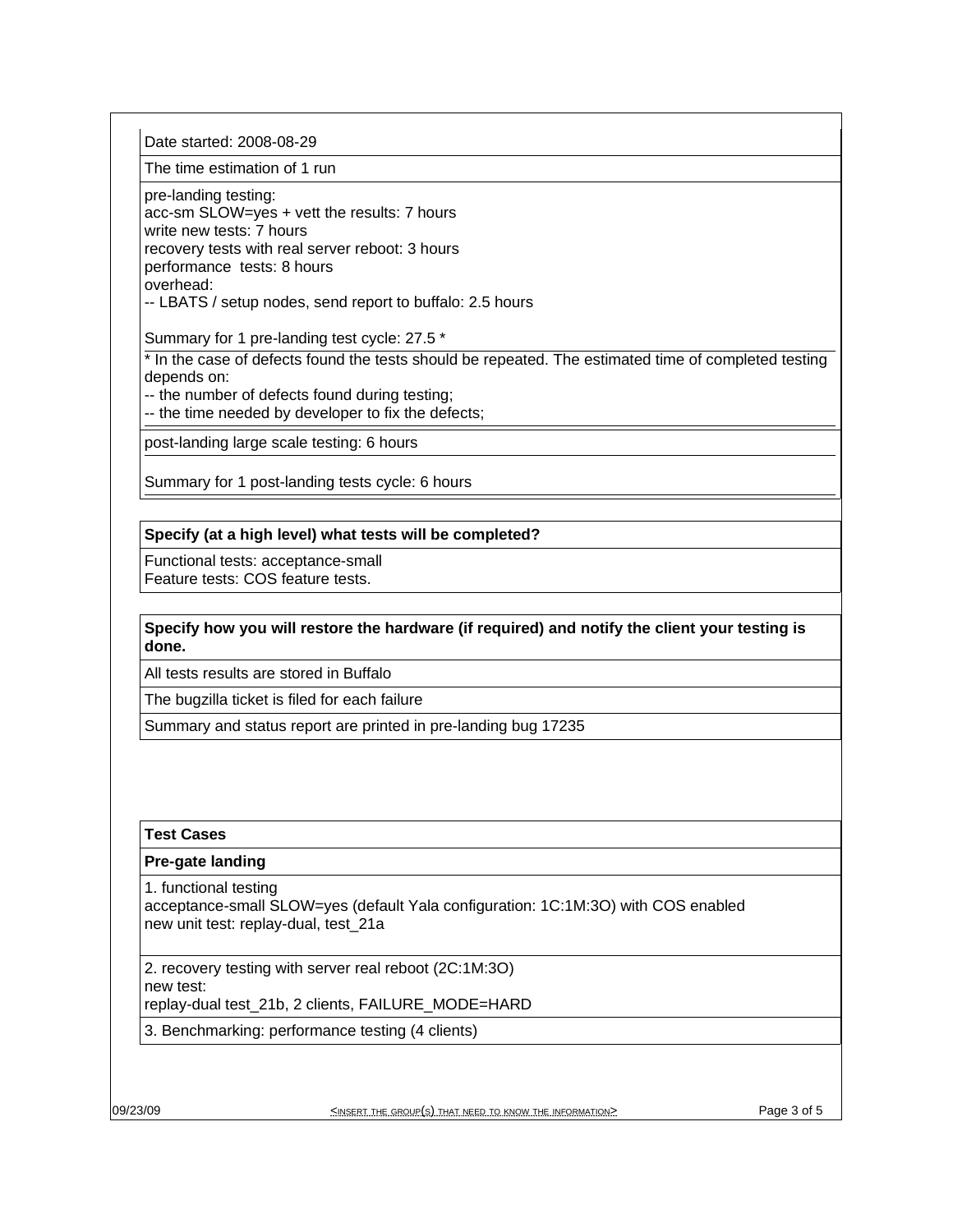#### 3.a

mdsrate parallel create in different directories, COS disabled (MDS\_MKFS\_OPTS=" --param mdt.commit\_on\_sharing=0")

mdsrate parallel create in different directories, COS enabled (default)

Print time elapsed and jbd commit statistic. COS should not add any overhead.

3.b

mdsrate create in shared directory, COS disabled (MDS\_MKFS\_OPTS=" --param mdt.commit\_on\_sharing=0")

mdsrate create in shared directory, COS enabled (default)

Print time elapsed and jbd commit statistic. COS should not add any overhead due to PDO locks. 3.c

cross create-delete test (create-delete.c prog): client does the file creation on mnt1 and deletion the same files on mnt2. Runs parallel on 2 clients. COS disabled (MDS\_MKFS\_OPTS=" --param mdt.commit\_on\_sharing=0")

cross create-delete test (create-delete.c prog): client does the file creation on mnt1 and deletion the same files on mnt2. Runs parallel on 2 clients. COS enabled (default)

new test:

Print time elapsed and jbd commit statistic. The COS overhead should not be gt 20%. sanityN test 33

### **Post-gate landing (large scale testing)**

#### **COS feature scale tests**

3.a and 3.b tests with N clients (use N=10 in BRM06)

# **Benchmarking**

No additional benchmarks will be done.

# **II. Test Plan Approval**

- Review date for the Test Plan review with the client: 09/26/2008 – reviewed by Alexander Zarochentcev
- Date the Test Plan was approved: 09/29/2008 – approved by Alexander Zarochentcev
- Date(s) agreed to by the client to conduct testing

# **III.Test Plan – Final Report**